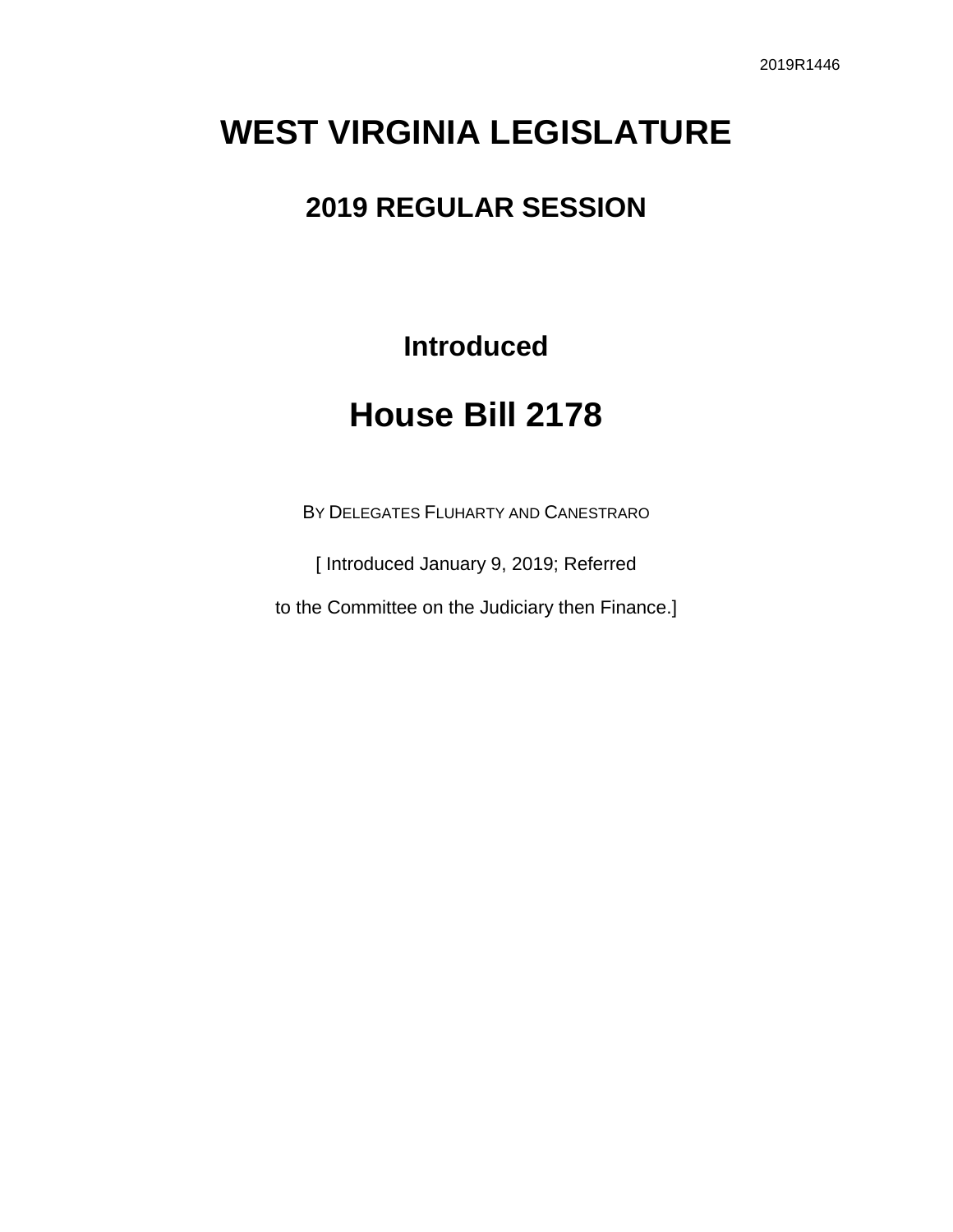A BILL to amend the Code of West Virginia, 1931, as amended by adding thereto a new article, designated §29-25A-1, §29-25A-2, §29-25A-3, §29-25A-4, §29-25A-5, §29-25A-6, §29- 25A-7, §29-25A-8 and §29-25A-9, all relating to legalizing interactive gaming; providing legislative findings; establishing licensing requirements; limiting licensing to existing gaming facilities; providing that the Lottery Commission regulate interactive gaming; providing operations controls; providing prohibitions and criminal penalties; assessing gaming and licensing fees; incorporating rules and statutes applicable to interactive gaming; and providing a tax and administration of the tax for operation of an interactive gaming license.

*Be it enacted by the Legislature of West Virginia:*

#### **ARTICLE 25A. AUTHORIZED INTERACTIVE GAMING.**

#### **§29-25A-1. Legislative findings.**

The Legislature finds:

 (1) The Legislature finds and declares that interactive gaming permitted by this article constitutes the operation of lotteries within the purview of section thirty-six, article VI of the Constitution of West Virginia; (2) That legalization of video lottery and table games in West Virginia has delivered substantial benefits to the state, including the creation of thousands of significant contributions to racing and agricultural industries; (3) Developments in technology and recent legal decisions have created an opportunity to legalize interactive poker as a means to further enhance and complement the benefits delivered by casino gaming and licensed facilities to or for the benefit of the communities in which they operate; (4) Interactive gaming operates by having players establish and draw funds from an

individual account to place a wager in authorized games through the Internet and similar

communications media. The state currently authorizes gaming in the form of video lottery and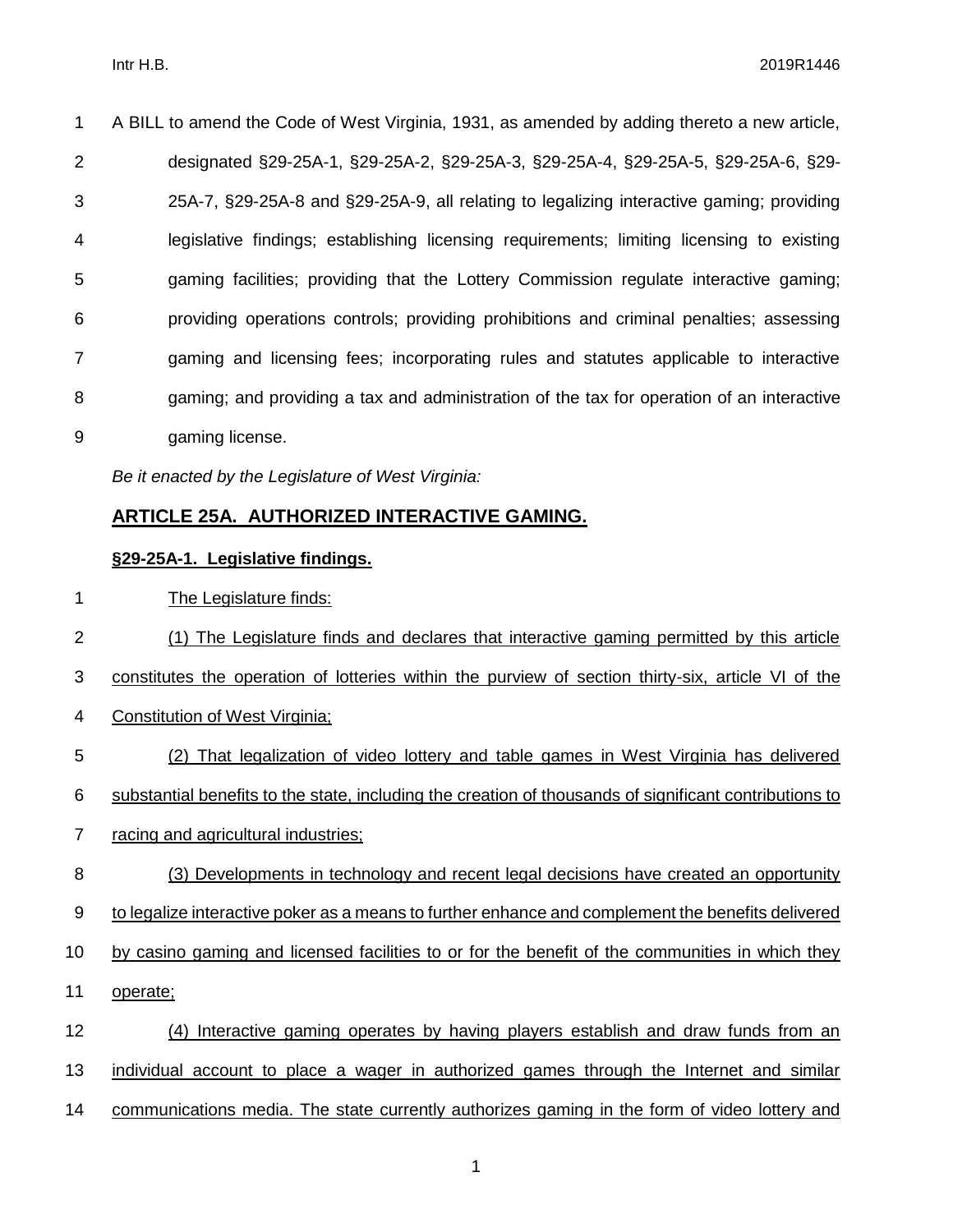| 15             | table games. These gaming operations provide licensed entities the appropriate level of                |
|----------------|--------------------------------------------------------------------------------------------------------|
| 16             | experience to introduce a platform for interactive gaming that protects the player and the integrity   |
| 17             | of the lottery games;                                                                                  |
| 18             | (5) It is a vital public interest that licensed entities retain responsibility for the interactive     |
| 19             | gaming software and hardware which shall remain under their ultimate operational and                   |
| 20             | supervisory control of the state. To ensure that actual control and supervision remains with the       |
| 21             | licensed entity, the licensed entity's publicly accessible Internet website or similar public portal   |
| 22             | shall be marketed and made available to the public under the licensed entity's own name and            |
| 23             | brands and not the brands of third parties;                                                            |
| 24             | (6) Any interactive gaming enforcement and regulatory structure shall begin from the                   |
| 25             | premise that participation in a lawful and licensed gaming industry is a privilege, not a right and    |
| 26             | that regulatory oversight is intended to safeguard the integrity of the games and participants and     |
| 27             | to ensure accountability;                                                                              |
|                |                                                                                                        |
| 28             | The state has entrusted the control and regulation of gaming to the Lottery<br>(7)                     |
| 29             | Commission. It is therefore appropriate to delegate the responsibility for the implementation and      |
| 30             | regulation of interactive gaming to the commission; and                                                |
| 31             | (8) Authorized interactive gaming, once fully developed, will allow persons in this state to           |
| 32             | participate in interactive games, not only with other persons in this state, but with persons in other |
| 33             | cooperating jurisdictions in the United States where interactive gaming has been authorized.           |
|                | §29-25A-2. Definitions.                                                                                |
| 1              | The following words and phrases when used in this chapter have the meanings given to                   |
| $\overline{2}$ | them in this section unless the context clearly indicates otherwise:                                   |
| 3              | (a) "Authorized game" means any interactive racetrack, video lottery or interactive table              |
| 4              | game approved by the commission pursuant to this chapter.                                              |
| 5              | (b) "Authorized participant" means a person placing a wager who is either physically                   |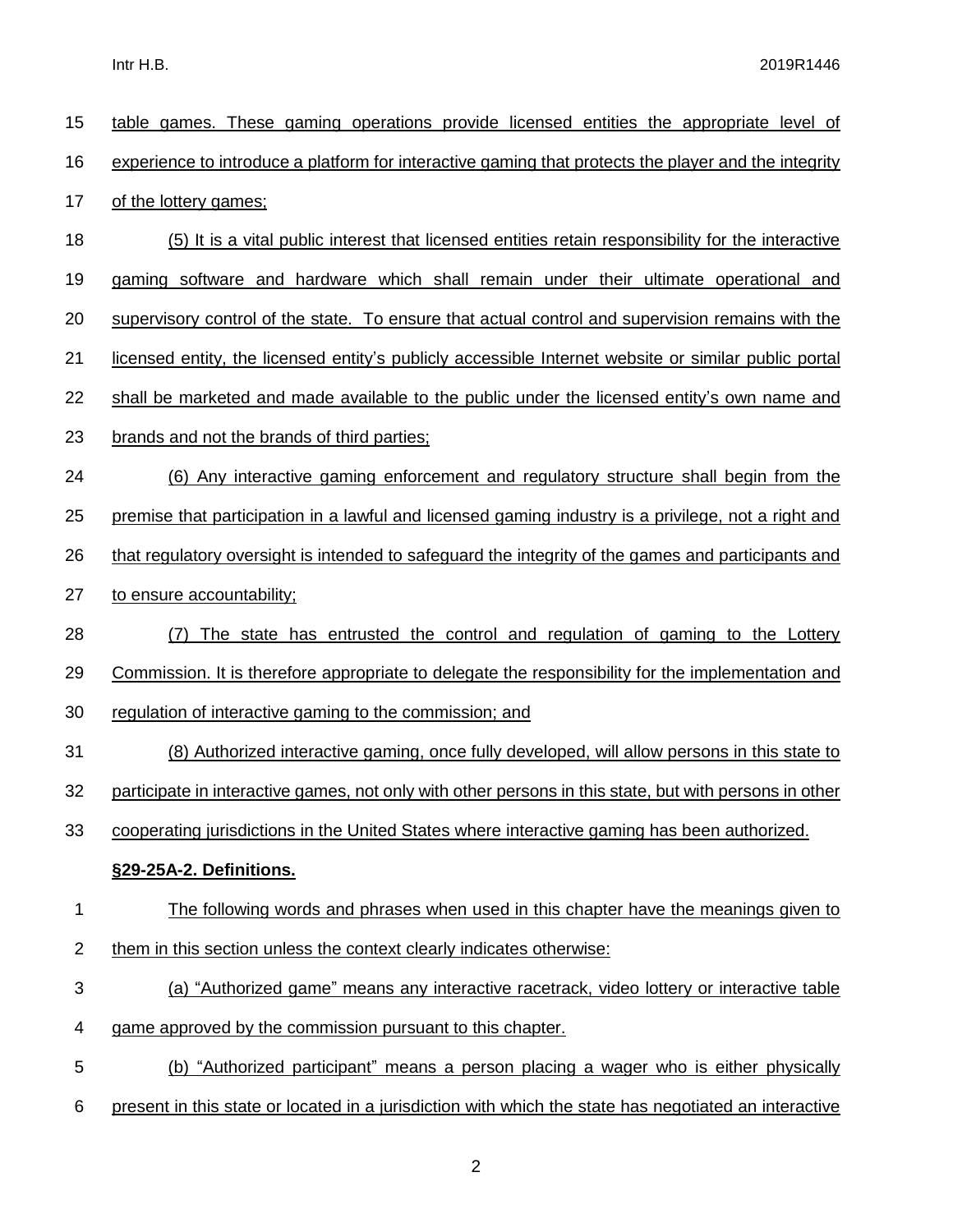| 7     | gaming agreement. The intermediate routing of electronic data in connection with interactive         |
|-------|------------------------------------------------------------------------------------------------------|
| 8     | games may not determine the location or locations in which a wager is initiated, received or         |
| $9\,$ | otherwise made.                                                                                      |
| 10    | (c) "Commission" means the West Virginia Lottery Commission established pursuant to                  |
| 11    | §29-22-1 et seq. of this code.                                                                       |
| 12    | (d) "Interactive game" means any game offered through the use of communications                      |
| 13    | technology that allows a person, utilizing money, checks, electronic checks, electronic transfers    |
| 14    | of money, credit cards, debit cards or any other instrumentality, to transmit to electronic          |
| 15    | information to assist in the placing of a wager and corresponding information related to the display |
| 16    | of the game, game outcomes or other similar information. The term does not include the conduct       |
| 17    | of gaming that occurs entirely among participants located within the licensed facility of the        |
| 18    | licensee or its affiliate, to the extent that any such gaming may be authorized by the commission,   |
| 19    | or nongambling games that do not otherwise require a license under the laws of this state. For       |
| 20    | purposes of this definition, "communications technology" means any method used and the               |
| 21    | components employed by an establishment to facilitate the transmission of information, including,    |
| 22    | but not limited to, transmission and reception by systems based on wire, cable, radio, microwave,    |
| 23    | light, optics or computer data networks, including, but not limited to, the Internet and intranets.  |
| 24    | (e) "Interactive gaming agreement" means a negotiated agreement between the state and                |
| 25    | one or more of the states or territories of the United States in which interactive gaming is legally |
| 26    | authorized that permits persons located in such other jurisdictions to place wagers on interactive   |
| 27    | games with licensees in this state or to permit persons located in this state to place wagers on     |
| 28    | interactive games with licensees in such other jurisdictions, or both. Agreements may contain        |
| 29    | other provisions the commission considers appropriate, except that only authorized games may         |
| 30    | be permitted to be offered to persons located in this state pursuant to an agreement.                |
| 31    | (f) "Interactive gaming license" means a license issued by the commission pursuant to this           |
| 32    | chapter which authorizes the holder to offer authorized games for play by, and to accept bets and    |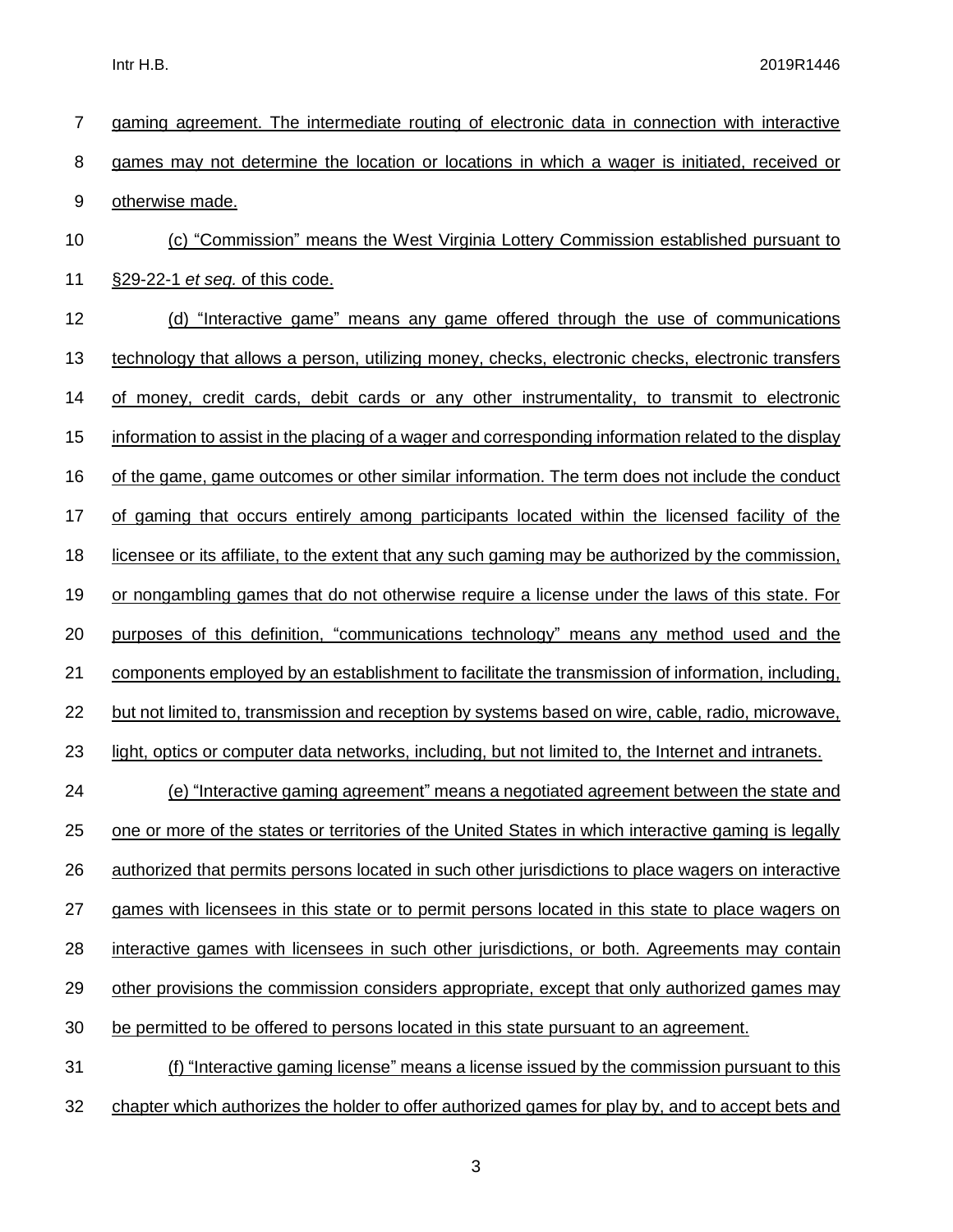Intr H.B. 2019R1446

| 33 | wagers associated with authorized games from, authorized participants.                              |
|----|-----------------------------------------------------------------------------------------------------|
| 34 | (g) "Interactive gaming platform" means the combination of hardware and software                    |
| 35 | designed and used to manage, conduct or record interactive games or the wagers associated           |
| 36 | with those games and which has been approved by the commission for purposes of the conduct          |
| 37 |                                                                                                     |
|    | of authorized games.                                                                                |
| 38 | (h) "Interactive gaming skin" means the portal to an interactive gaming platform or Internet        |
| 39 | website through which an authorized game is made available to customers in this state.              |
| 40 | (i) "Internet" means a computer network of interoperable packet-switched data networks.             |
| 41 | (i) "Key interactive gaming employee" means an individual employed by a licensee,                   |
| 42 | significant vendor or applicant, or by a holding or intermediary company of a licensee, significant |
| 43 | vendor or applicant, who is involved in the operation of, or of the wagers associated with,         |
| 44 | interactive gaming and who is empowered to make discretionary decisions that regulate               |
| 45 | interactive gaming operations.                                                                      |
| 46 | (k) "Licensee" means a authorized gaming facility licensed pursuant to §29-22C-1 et seq.            |
| 47 | and §29-25-1 et seq. of this code.                                                                  |
| 48 | (I) "Poker" means any of several card games traditionally known as poker, in which players          |
| 49 | compete against each other and not against the person operating the game, including a game          |
| 50 | using an electronic device that simulates a deck of cards. The term includes cash games and         |
| 51 | tournaments. Licensees may assess a rake or any other type of fee associated with the game,         |
| 52 | contest or tournament but may not wager with or against any player.                                 |
| 53 | (m) "Significant vendor" means a person who offers or proposes to offer any of the                  |
| 54 | following services with respect to interactive gaming:                                              |
| 55 | (1) Management, administration or control of wagers or of the interactive games                     |
| 56 | themselves;                                                                                         |
| 57 | (2) Development, maintenance, provision or operation of an interactive gaming platform              |
| 58 | or any discrete component thereof;                                                                  |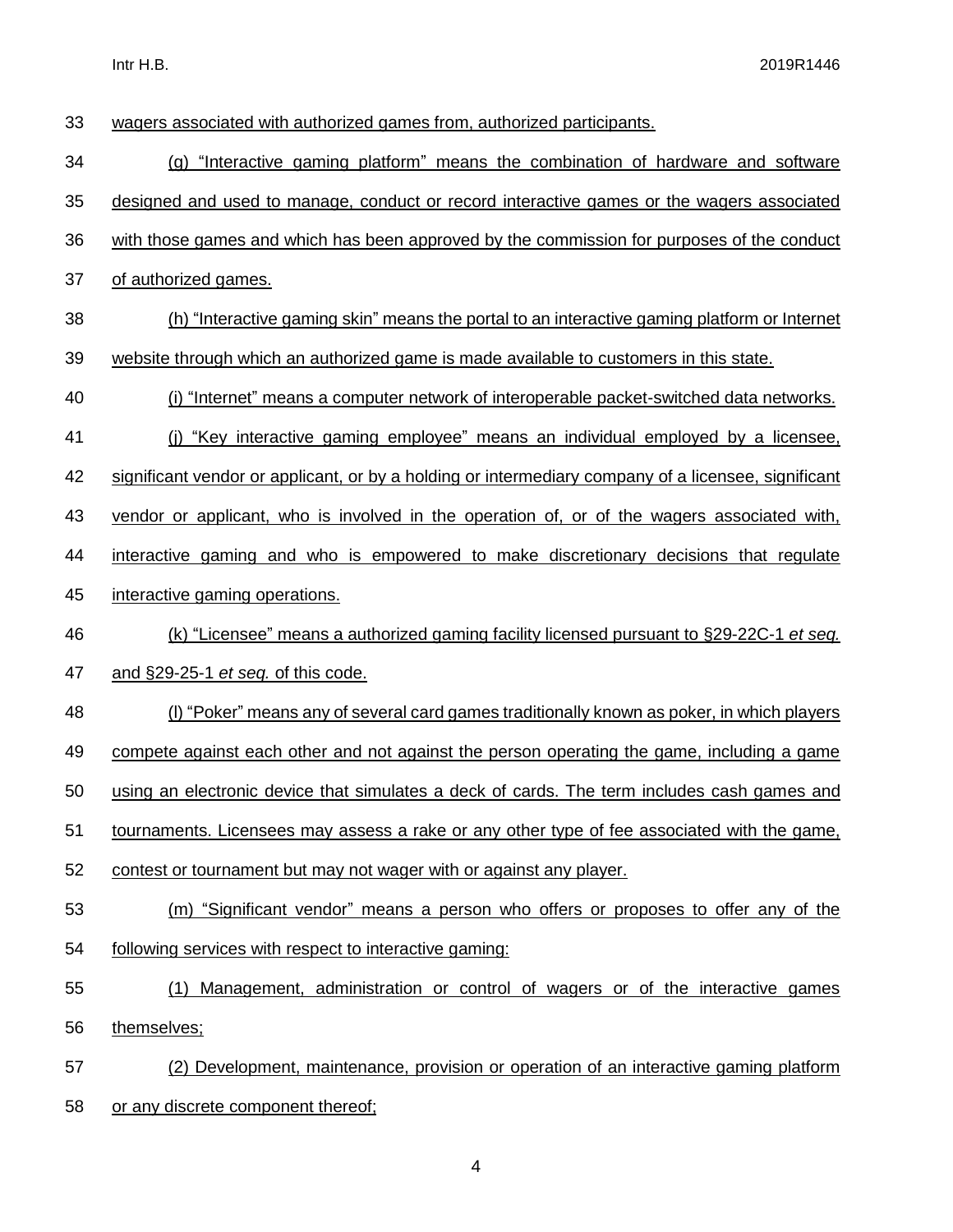Intr H.B. 2019R1446

| 59             | (3) Sale, licensing or other receipt of compensation for selling or licensing a database or             |
|----------------|---------------------------------------------------------------------------------------------------------|
| 60             | customer list of individuals residing in the United States selected, in whole or in part, because       |
| 61             | they placed wagers or participated in gambling games with or through an Internet website or             |
| 62             | operator or any derivative of such a database or customer list;                                         |
| 63             | (4) Provision of any product, service or asset to a licensee or significant vendor in return            |
| 64             | for a percentage of interactive gaming revenue, not including fees to financial institutions and        |
| 65             | payment providers for facilitating a deposit or withdrawal by an authorized participant; or             |
| 66             | (5) Provision of any trademark, trade name, service mark or similar intellectual property               |
| 67             | under which a licensee or significant vendor identifies to customers the authorized games, the          |
| 68             | website or equivalent hosting the authorized games, any interactive gaming skin or the interactive      |
| 69             | gaming platform, but excluding intellectual property of a person providing only art or graphics.        |
| 70             | The term does not include any key interactive gaming employee of a licensee or significant              |
| 71             | vendor. A significant vendor must be licensed by the commission to provide these services.              |
|                |                                                                                                         |
|                | §29-25A-3. Regulation and enforcement by commission.                                                    |
| 1              | (a) The commission shall propose rules for legislative approval in accordance with §29A-                |
| $\overline{2}$ | 3-1 et seq. of this code, for the operation and conduct of interactive gaming pursuant to this article: |
| 3              | <b>Provided.</b> That the rules promulgated by the commission that are necessary to begin the lottery   |
| 4              | games are exempt from the provisions of §29A-3-1 et seg. of this code in order that the selected        |
| 5              | games may commence as soon as possible.                                                                 |
| 6              | (b) The commission shall authorize licensees and significant vendors to conduct                         |
| $\overline{7}$ | interactive gaming at gaming facilities as established pursuant to §29-25-1 et seq. of this code.       |
| 8              | The commission shall also develop standards for evaluating and approving interactive gaming             |
| 9              | platforms for use with interactive gaming. The commission may determine the categories of               |
| 10             | employees who satisfy the definition of "key interactive employee" and may exclude from the             |
| 11             | scope of this definition any particular licensee, significant vendor, applicant or employee or          |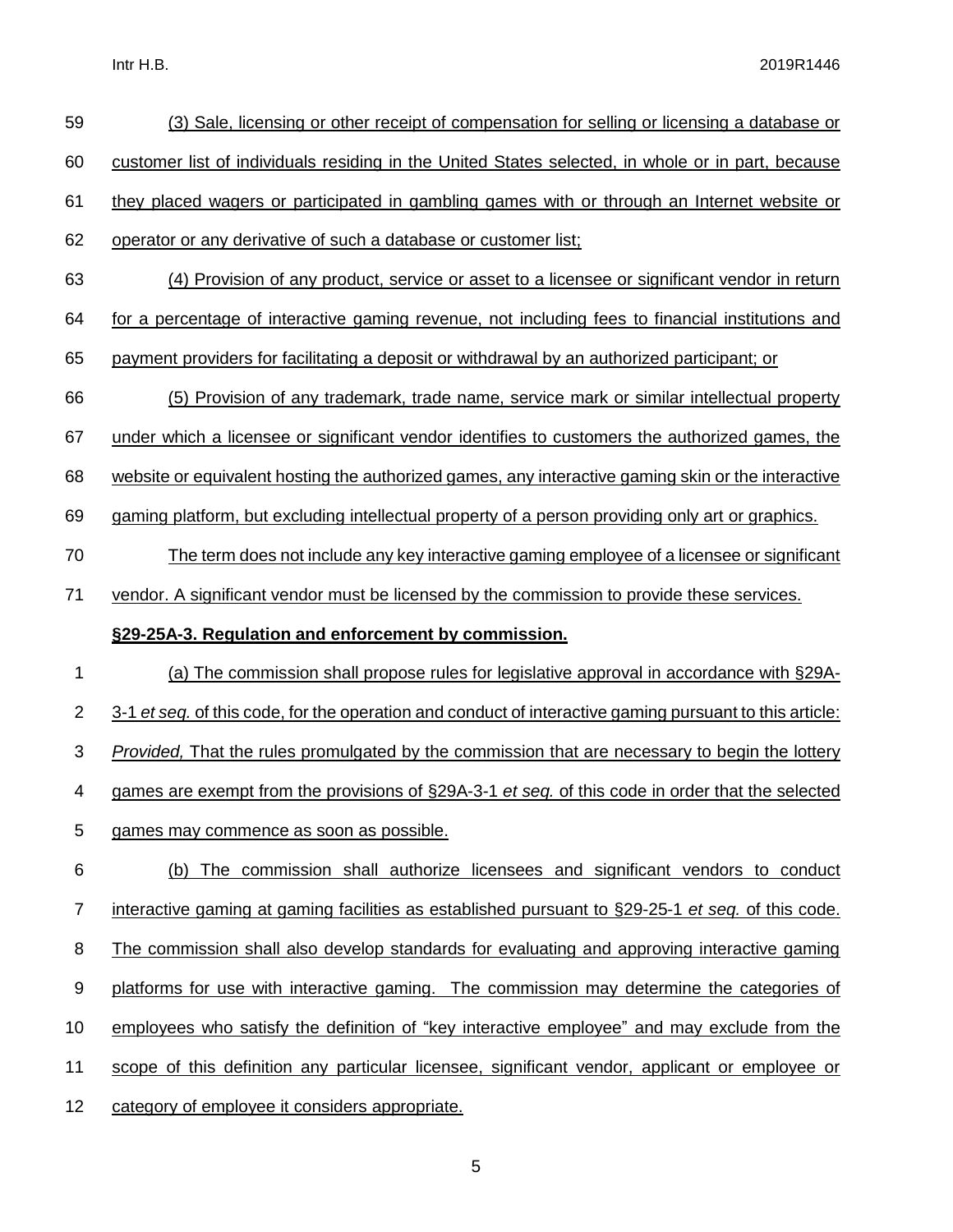| 13             | (c) The commission may negotiate and enter into interactive gaming agreements on behalf               |
|----------------|-------------------------------------------------------------------------------------------------------|
| 14             | of the state consistent with this article.                                                            |
| 15             | (d) To the extent practicable, the commission shall negotiate interactive gaming                      |
| 16             | agreements with other states, territories or possessions of the United States in which interactive    |
| 17             | gaming has been authorized to allow players in this state to participate in authorized games with     |
| 18             | players in such other jurisdictions.                                                                  |
|                | §29-25A-4. Prohibition on unauthorized Internet gaming; criminal penalties.                           |
| 1              | (a) It is unlawful for any person to willfully and knowingly operate, carry on, offer or expose       |
| $\overline{2}$ | for play or to knowingly or willfully provide services for any interactive game or to accept any bet  |
| 3              | or wager associated with any interactive game from any person physically located in this state at     |
| 4              | the time of the play that is not within the scope of a valid and current license issued by the        |
| 5              | commission pursuant to this chapter or by another state, territory or possession of the United        |
| 6              | States with which the state has an interactive gaming agreement that permits that activity. It is     |
| $\overline{7}$ | unlawful for any person to willfully and knowingly provide services with respect to any interactive   |
| 8              | game, bet or wager:                                                                                   |
| 9              | (1) For a first violation of subsection (a), a person is guilty of a misdemeanor and, upon            |
| 10             | conviction thereof, shall be fined not less than \$75,000 nor more than \$150,000 or confined in jail |
| 11             | not more than one year, or both fined and confined;                                                   |
| 12             | (2) For a second or subsequent violation of subsection (a), a person is guilty of a felony            |
| 13             | and, upon conviction thereof, shall be fined not less than \$150,000 nor more than \$300,000 or       |
| 14             | imprisoned in a state correctional facility not less than one nor more than three years, or both      |
| 15             | fined and imprisoned.                                                                                 |
| 16             | (b) An unlicensed person offering interactive games to persons in this state is liable for all        |
| 17             | taxes required by this chapter in the same manner and amounts as if that person were a licensee.      |
| 18             | Timely payment of the taxes does not constitute a defense to any prosecution or other proceeding      |
| 19             | in connection with unauthorized interactive gaming, except for a prosecution or proceeding            |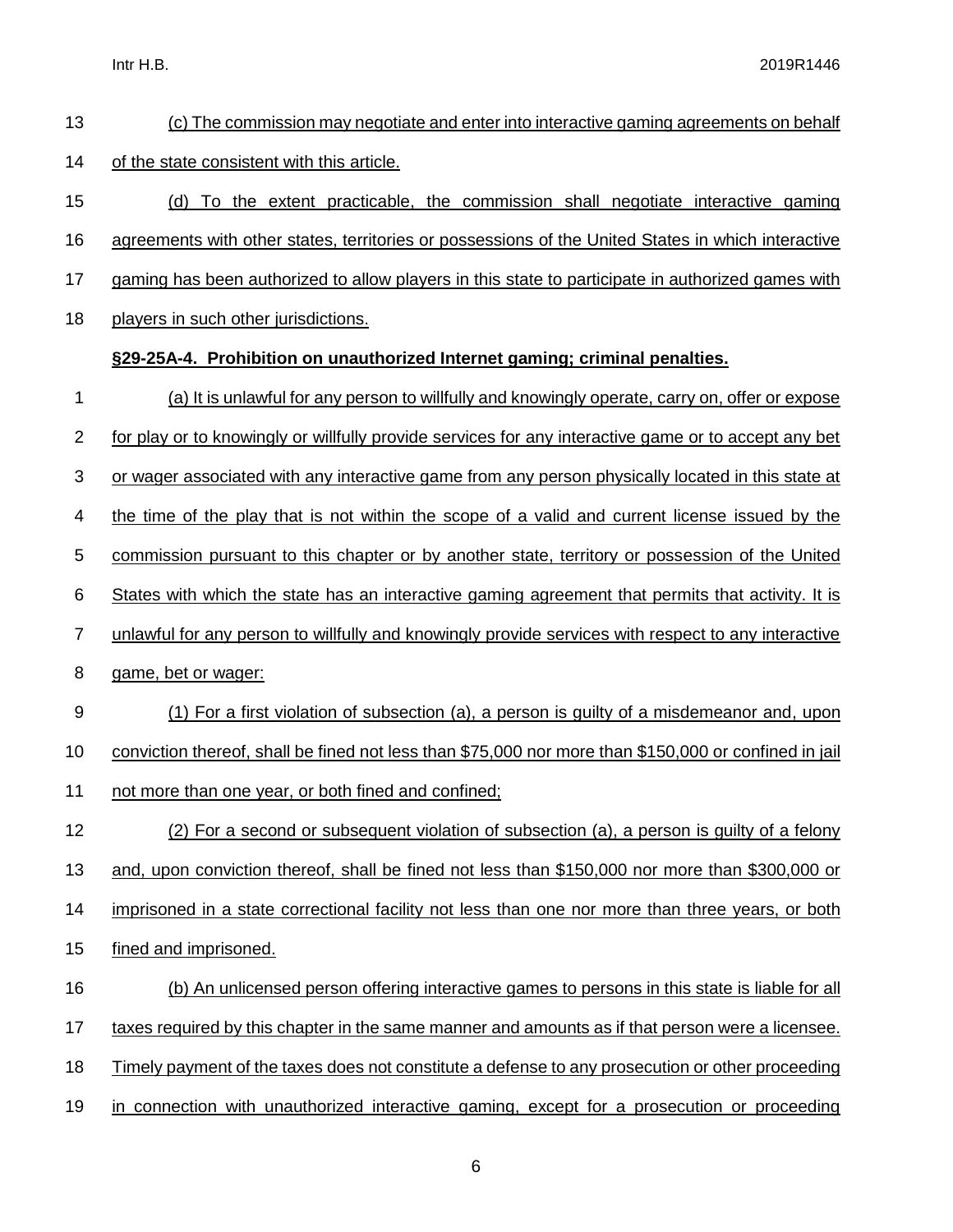#### alleging failure to make such payment.

#### **§29-25A-5. Application for license.**

Ninety days from the effective date of this section, the commission shall permit filing of

- applications for licenses pursuant to this article by entities currently licensed by §29-25-1 *et seq.*
- of this code.

### **§29-25A-6. Commission consideration of application.**

- Current gaming facilities, whose licenses to offer video lottery games and table games are
- in good standing, are suitable to be issued an interactive gaming license by the commission. An
- applicant that was not licensed as an authorized gaming facility pursuant to §29-25-1 *et seq.* of
- this code or did not hold a valid racing license granted by the Racing Commission prior to January
- 1, 1994, pursuant to the provisions of §19-23-1 *et seq.* of this code is not eligible for a license.
- Within 60 days of entry of the commission's order granting a license, the successful applicant
- shall pay a licensing fee of \$50,000.

### **§29-25A-7. Accounting and operational internal controls.**

- Each interactive gaming license applicant shall submit to the commission and department,
- in such manner as the commission requires, a description of its administrative and accounting
- 3 procedures in detail, including its written system of internal control. In addition to other such
- standards that the commission may choose to require. The commission shall require licensees
- to implement appropriate safeguards:
- (1) To ensure, to a reasonable degree of certainty, that authorized participants are not
- less than 21 years of age;
- (2) To ensure, to a reasonable degree of certainty, that authorized participants are physically located within this state or such other jurisdiction that is permissible under this chapter;
- (3) To protect, to a reasonable degree of certainty, the privacy and online security of
- authorized participants;
- (4) To ensure, to a reasonable degree of certainty, that the interactive games are fair and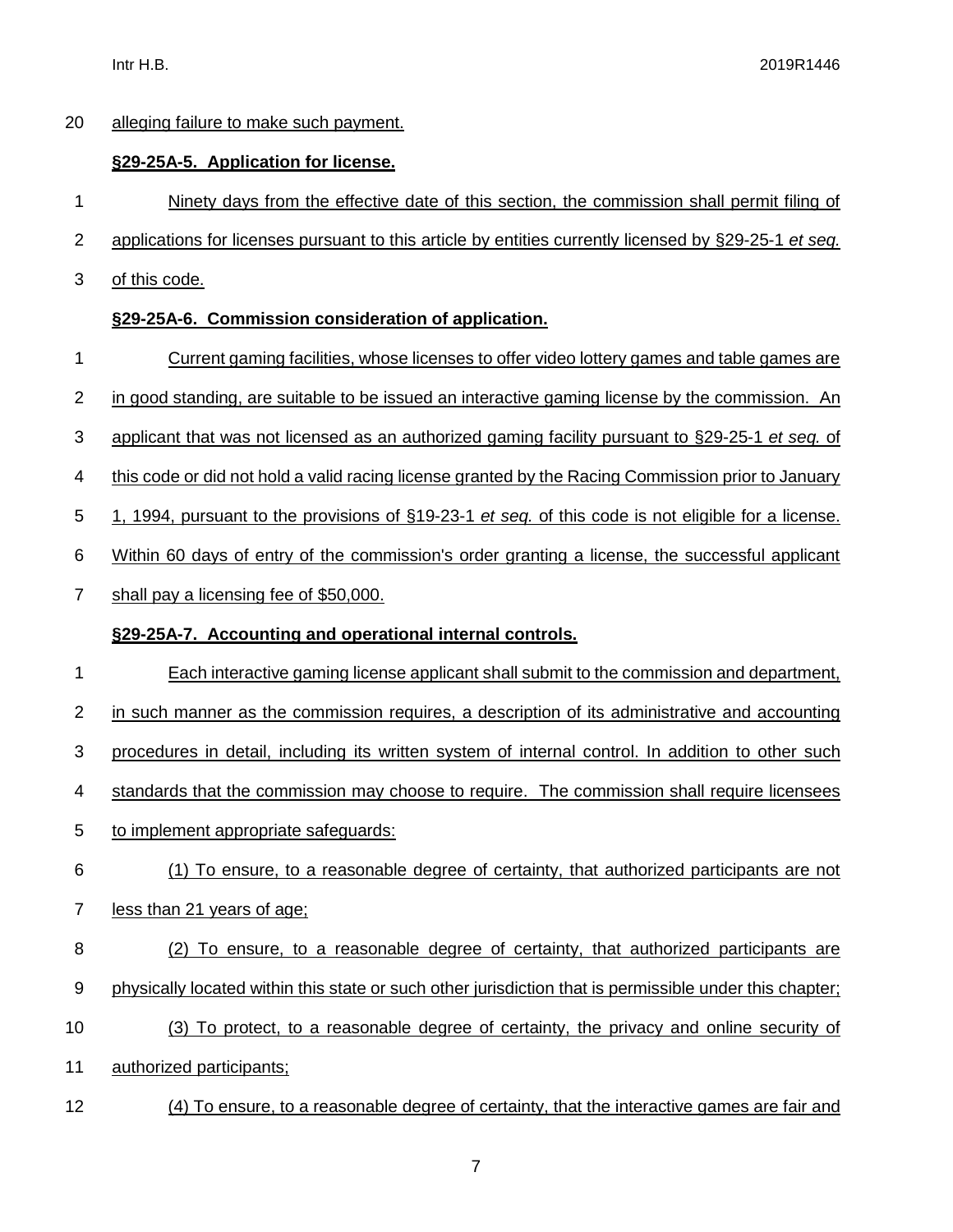| 13               | honest and that appropriate measures are in place to deter, detect and, to the extent reasonably          |
|------------------|-----------------------------------------------------------------------------------------------------------|
| 14               | possible, to prevent cheating, including collusion and use of cheating devices, including the use         |
| 15               | of software programs, sometimes referred to as "bots," that make bets or wagers according to              |
| 16               | algorithms;                                                                                               |
| 17               | (5) To minimize compulsive gambling and to provide notice to authorized participants of                   |
| 18               | resources to help problem gamblers; and                                                                   |
| 19               | (6) To ensure authorized participants' funds are held in accounts segregated from the                     |
| 20               | funds of licensees and otherwise are protected from corporate insolvency, financial risk or criminal      |
| 21               | or civil actions against the licensee.                                                                    |
|                  | §29-25A-8. Taxes on gaming activities.                                                                    |
| 1                | (a) The tax rate which shall be assessed and collected by the commission with respect to                  |
| $\mathbf 2$      | any wagers placed by residents of this state with an interactive gaming operator outside of this          |
| 3                | state, but authorized pursuant to an interactive gaming agreement, are governed by the                    |
| 4                | agreement but may not exceed fourteen percent of gross interactive gaming revenue derived from            |
| 5                | residents of this state.                                                                                  |
| 6                | (b) Each licensee shall report to the department and pay from its daily gross interactive                 |
| $\boldsymbol{7}$ | gaming revenue, on a form and in a manner prescribed by the department, a tax of fourteen                 |
| 8                | percent of its daily gross interactive gaming revenue, which shall be payable to the department           |
| $\boldsymbol{9}$ | on a weekly basis and shall be based upon gross interactive gaming revenue for the previous               |
| 10               | week.                                                                                                     |
|                  | §29-25A-9. Applicable gaming facility laws and rules apply.                                               |
| 1                | If federal law authorizes interactive gaming which establishes a tax based on gross                       |
| $\overline{2}$   | interactive gaming revenue, deposits or the substantial equivalent of or intended substitute for          |
| 3                | either of them, of which a portion is allocated to the states, that tax shall supersede, in its entirety, |
| 4                | the tax imposed by this section. All moneys collected pursuant to this article shall be deposited         |
| 5                | in the account created in §29-22-1 et seq. and §29-25-1 et seq. of this code: Provided, That              |
|                  |                                                                                                           |